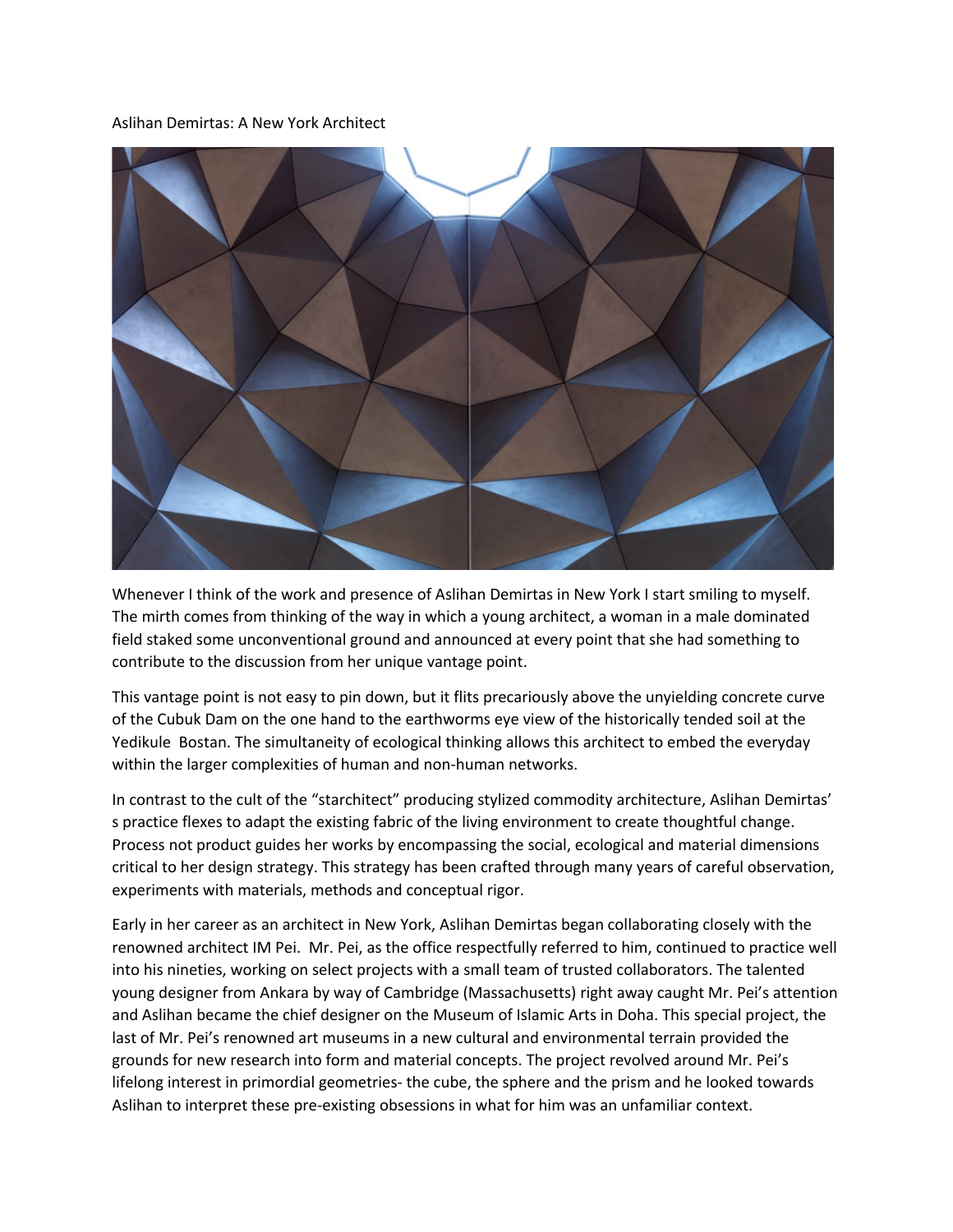Having grown up in a post-nationalist global milieu, the stereometric geometry of the Cairene domes referenced in this project as the "Islamic" prototype was not necessarily familiar territory for Aslihan. Neither was the mathematically constrained proportioning system of Mr. Pei's design methodology something that Aslihan had previously considered as part of her own design process. However, discovering the subtlety and nuance within the disciplined geometry of Mr. Pei's system and gradating the interior into a climate-controlled museum allowed for a degree of experiment that surprised the young (and restless) architect. Assuming the role of the design director as the project went into construction Aslihan worked with craftsmen and fabricators from all over the world. The final contours of the Museum with its enigmatic sculptural presence on the Doha waterfront are a result of this crossgenerational, cross-cultural collaboration.

Alongside the task of coordinating and designing this monumental museum, Aslihan pursued her personal interests at the other end of the spectrum envisioning how invisible ecosystems and smallscale design interventions impact everyday life within the city. Teaching at the Parsons School of Design and opening her own office in 2009, she began collaborating with activists, architects and students to examine how design could be an instrument to implement change. The act of participating in the collective project of building an architectural assemblage is evident in the Bronx River Crossing Project. Here the work of an architect is to facilitate an exchange between the academy and a community of high school students that discover the watershed that is their home. Together with a team of college students, architecture instructors and a metal fabricator they construct a model of this varied terrain out of recycled metals, plastics, and trash. The whole unwieldy ensemble is built into a raft and canoed down the Bronx River. The precarity of the undertaking – canoeing a gigantic raft down a river is matched by the precarity of the life of the high school students along a forgotten river and a polluted watershed. This knowledge is acquired via the engaged design process.